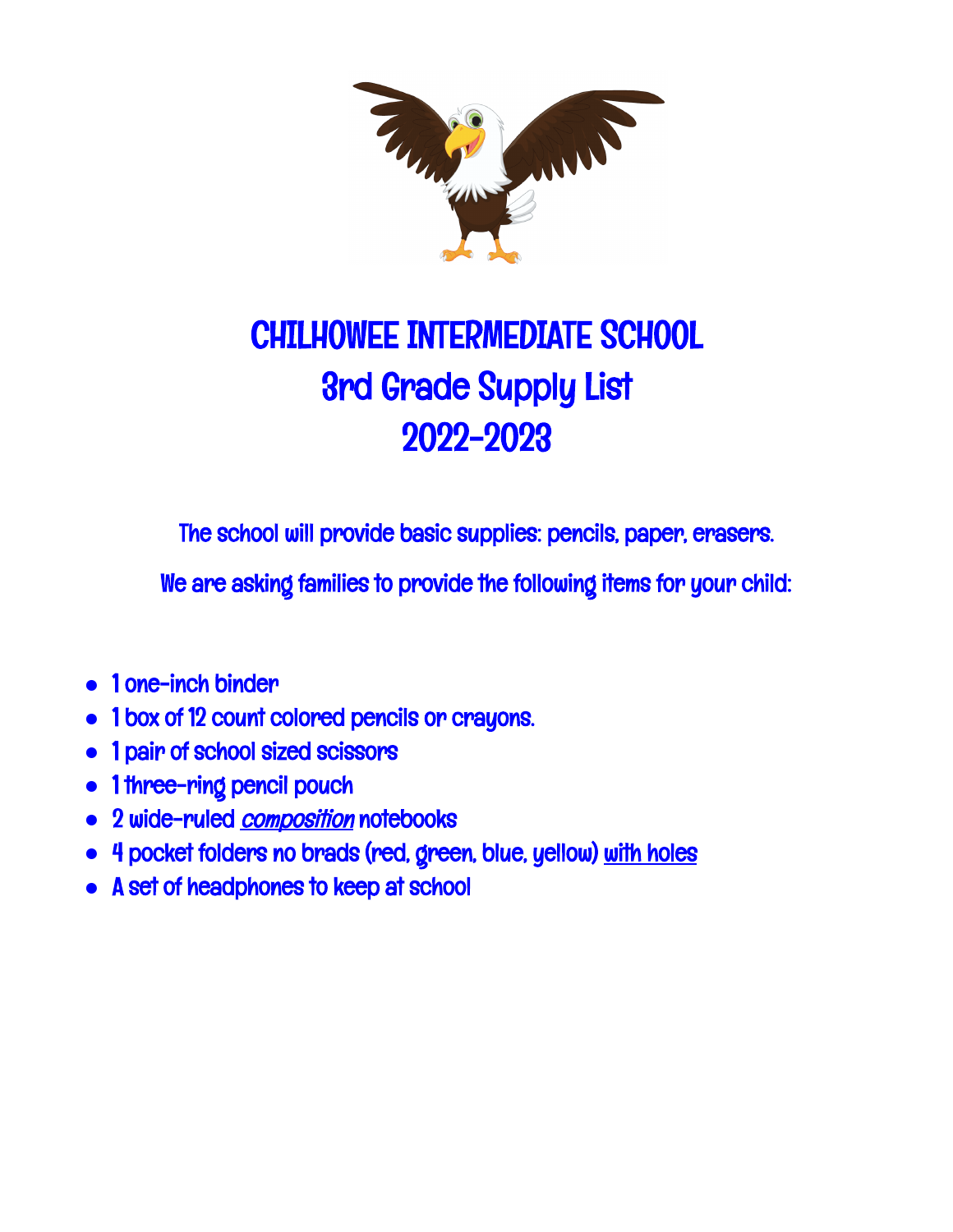

## CHILHOWEE INTERMEDIATE SCHOOL 4th Grade Supply List 2022-2023

The school will provide basic supplies: pencils, paper, erasers.

We are asking families to provide the following items\* for your child:

- **●** 24 #2 pencils (Ticonderoga or Dixon are best) NO mechanical pencils
- **●** 1 1 inch, 3-ring binder with a clear cover pocket on the front
- **●** 1 pencil pouch for binder, no pencil boxes
- **●** One 3-pack of glue sticks (Elmer's is best)
- One pack of black dry-erase marker (Dixon or Expo are best)
- **●** 1 set of headphones to keep at school
- **●** 2 Boxes of Colored pencils (12 count)
- **●** 5 Composition Notebooks (no spiral notebooks).
	- One of each of the following colors: Black, Red, Green, Blue, Yellow
- **●** One (1) package of wide-ruled lined paper

Each individual teacher may add to this once school starts. \***Extra** pencils, paper, and dry erase markers are always appreciated.

\*Please do not open packages/boxes. We will "fill" the pouch on the first day of school.